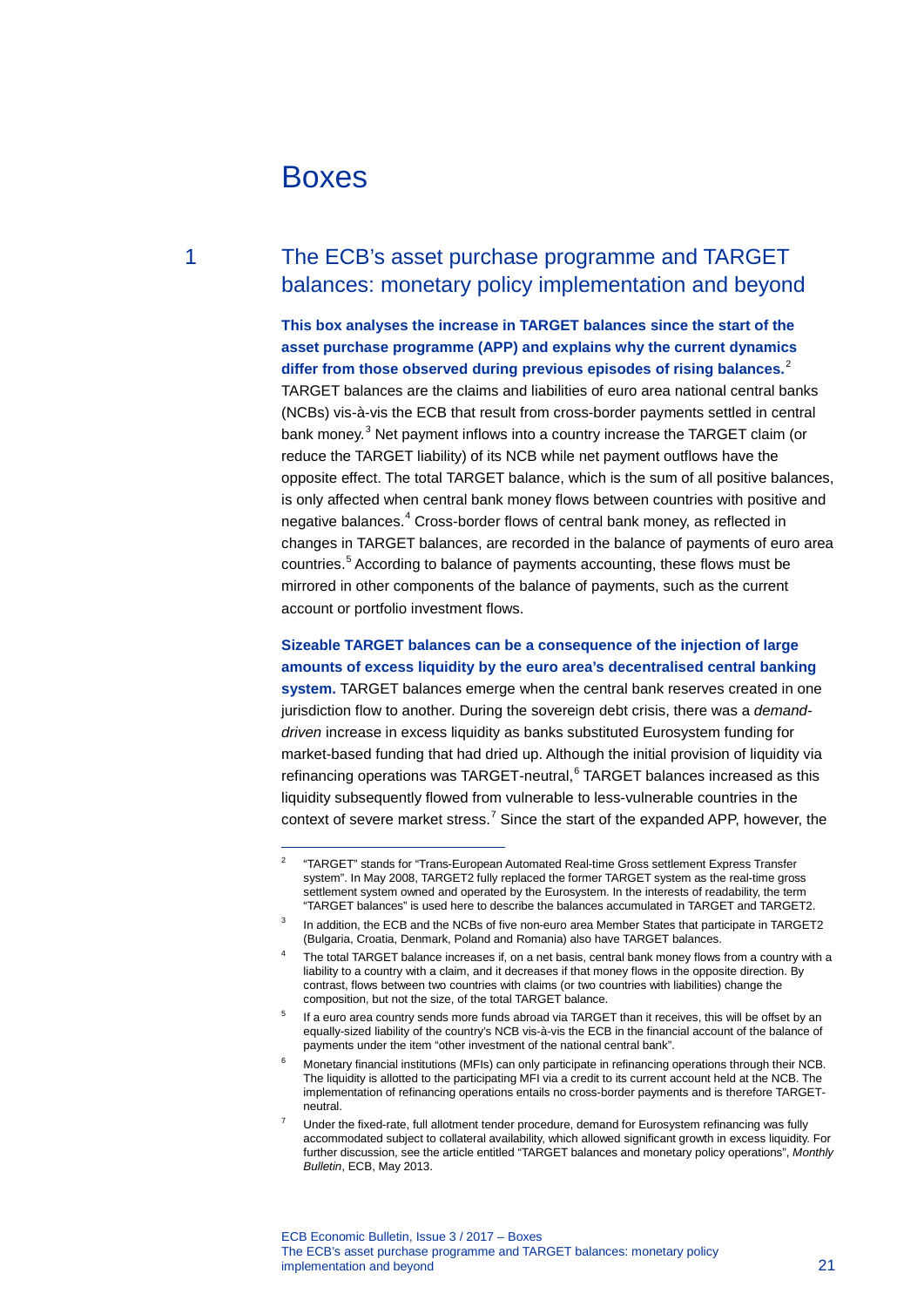renewed increase in excess liquidity has been predominantly *supply-driven*, resulting from asset purchases by NCBs and the ECB rather than stress-related recourse to refinancing operations. $8$  The APP – and in particular the public sector purchase programme (PSPP) – gives rise to increasing TARGET balances (see Chart A) by inducing large cross-border liquidity flows. These flows arise (i) during APP implementation and (ii) via further portfolio rebalancing.

#### **Chart A**

Sum of TARGET balances for the three NCBs with the largest claims and the three with the largest liabilities

(EUR billions; end-of-month data)



Source: ECB.

-

Notes: The three countries with the largest TARGET claims at the end of March 2017 were Germany, Luxembourg and the Netherlands, while the three with the largest TARGET liabilities were Italy, Spain and Portugal (although the ECB's liability is actually<br>greater than that of Portugal). The vertical black lines mark the commencement of pu 2014 and March 2015, respectively. The latest data are for March 2017.

**The financial structure of the euro area contributes to the current increase in TARGET balances because cross-border payments are an inherent feature of decentralised APP implementation in an integrated market.** APP implementation is distinct from that of refinancing operations because it can entail immediate crossborder payments, as purchases are not limited by national borders. In fact, around 80% of APP purchases by volume have involved non-domestic counterparties, while around 50% have involved counterparties resident outside the euro area, many of which are concentred in the United Kingdom.<sup>[9](#page-1-1)</sup> The latter have historically accessed TARGET2 via major euro area financial centres, particularly Germany and, to a

<span id="page-1-0"></span><sup>8</sup> Around 85% of the increase in liquidity provided through euro-denominated open market operations between the end of February 2015 (i.e. prior to the commencement of the PSPP) and 31 March 2017 was due to the APP. All of the increase in recourse to Eurosystem refinancing operations over the same period reflects participation in targeted longer-term refinancing operations (TLTROs). Participation in TLTROs should not be interpreted as a sign of stress-related recourse to Eurosystem refinancing, as the very attractive pricing of these operations was a key motive for participation (see, for example, the January 2017 euro area bank lending survey).

<span id="page-1-1"></span>In this context, "non-domestic" refers to a counterparty located in a country which is different from that of the purchasing NCB. This includes counterparties located in other euro area countries. Counterparties may not necessarily be the legal owner of the security; they may be acting as intermediaries, holding securities and managing transactions on behalf of the owners.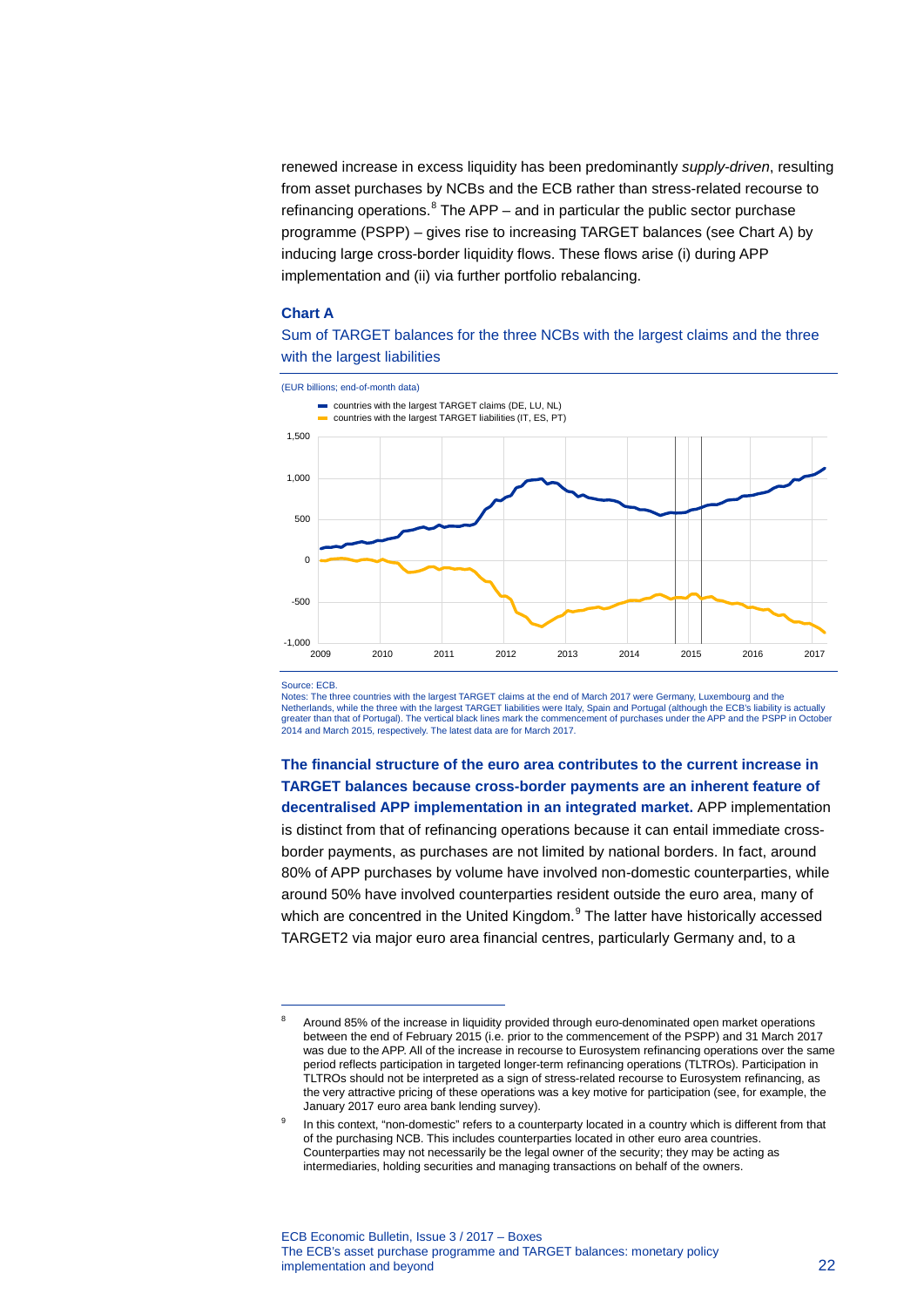lesser extent, the Netherlands.<sup>[10](#page-2-0)</sup> The main financial centres in the euro area have always been located in countries which, during the sovereign debt crisis, came to be viewed as less vulnerable.<sup>[11](#page-2-1)</sup> The settlement of APP transactions is therefore associated with structural cross-border flows to these locations.<sup>[12](#page-2-2)</sup>

### **The rise in the total TARGET balance has followed the upward path implied by cross-border payments for APP transactions, suggesting that other financial flows did not further increase the balance after the implementation of the APP.**

Chart B shows how the total TARGET balance has actually evolved alongside a simulated balance illustrating how it would have evolved if the only cross-border payments in the system had been those stemming from APP implementation.<sup>[13](#page-2-3)</sup> The actual balance is currently below the simulated balance, indicating that subsequent cross-border liquidity flows are not giving rise to additional increases in the total TARGET balance; it instead suggests that there are some net cross-border liquidity flows back to countries with TARGET liabilities from those with claims.

#### **Chart B**

-





Sources: ECB, TARGET2 and ECB staff calculations.

Notes: The simulated TARGET balance is calculated using APP transaction data and information on the location of the TARGET accounts of APP counterparties (the ECB's balance is treated separately from balances of non-euro area countries). The simulated<br>balance shows how the total TARGET balance would have evolved since March 2015 if the only cr had been the liquidity flows from central banks to counterparties' TARGET2 accounts resulting from APP purchases. The latest data are for March 2017.

- <span id="page-2-2"></span><sup>12</sup> For more details on how the implementation of the APP affects TARGET balances, see the box entitled "TARGET balances and the asset purchase programme", *Economic Bulletin*, Issue 7, ECB, 2016.
- <span id="page-2-3"></span> $13$  The simulation is based on transaction-level data and maps the payments from purchasing central banks to the TARGET account used by the selling counterparties.

<span id="page-2-0"></span><sup>&</sup>lt;sup>10</sup> The locations used by non-euro area banks for participation in TARGET2 are the result of free choice. Banks located in the European Economic Area (EEA) that are eligible to become direct participants in TARGET2 can choose the NCB with which they want to open a TARGET2 account, while other noneuro area banks choose correspondent banks for accessing TARGET2, typically reflecting historical relationships. The locations have remained largely unchanged since TARGET2 went live in 2007/08.

<span id="page-2-1"></span><sup>11</sup> Evidence from the original TARGET payment system indicates that Germany and the United Kingdom were major financial centres well before the onset of the global financial crisis (see Cabral, I., Dierick, F. and Vesala, J., "Banking integration in the euro area", *Occasional Paper Series*, No 6, ECB, 2002). This is still the case, but the United Kingdom is not a direct participant in TARGET2; Germany is the main location through which UK-based banks access TARGET2, reinforcing Germany's role as a major financial centre.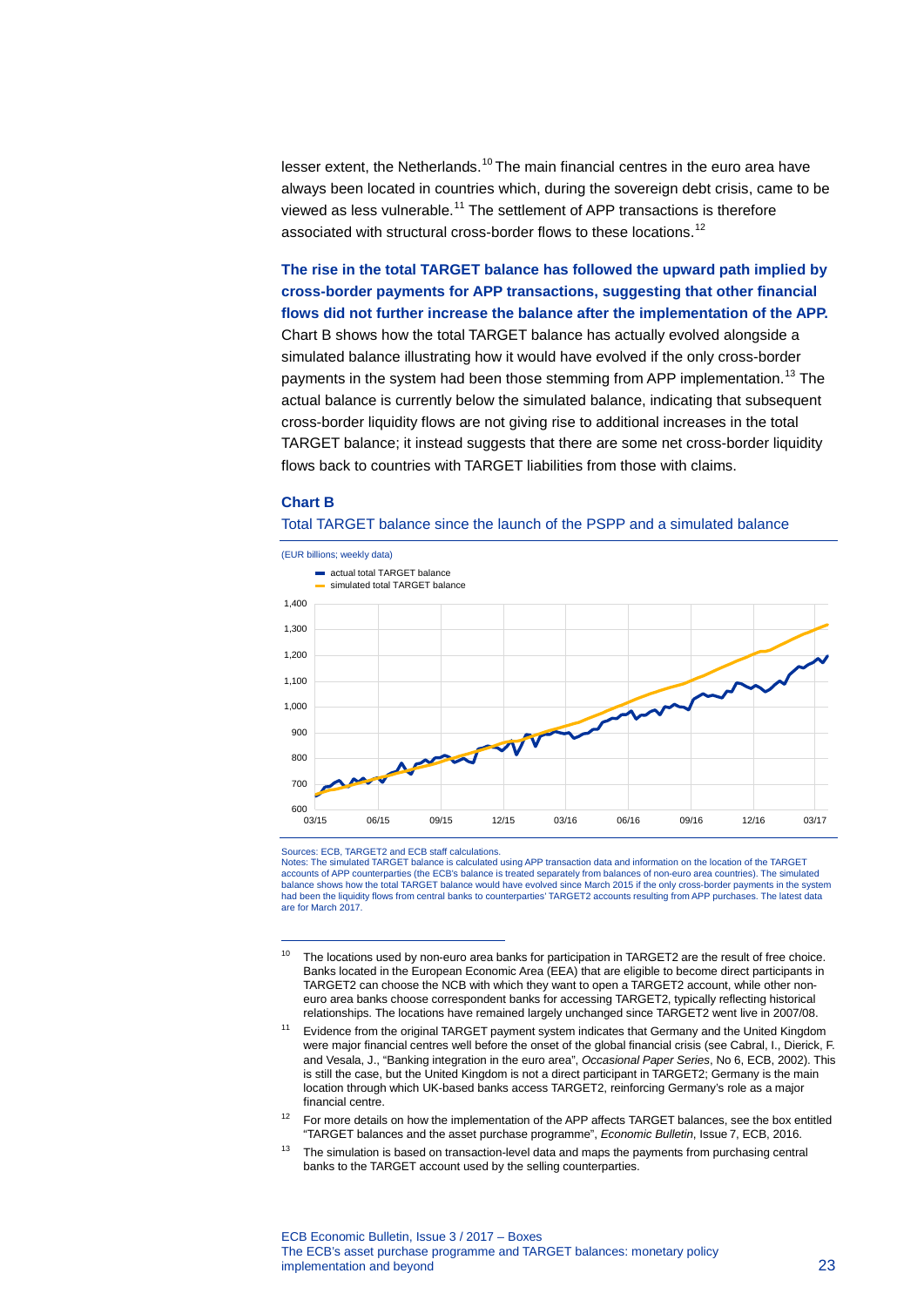## **Payments related to subsequent portfolio rebalancing are also affected by the financial structure and keep TARGET balances elevated.** Since the launch of the APP, there has been a broad-based rebalancing towards non-euro area debt securities in the euro area as a whole which has been driven to a significant extent by the persistently negative interest rate differentials between euro area bonds and bonds issued by other advanced economies. [14](#page-3-0) Euro area residents' net purchases of non-euro area debt securities in this period have consisted almost exclusively of debt securities issued by other advanced economies, in particular the United States. Such international portfolio rebalancing usually takes place through actors located in major euro area financial centres, thereby contributing to the accumulation of reserves in particular locations and to the persistence of TARGET balances.<sup>[15](#page-3-1)</sup> This mechanism is evident in the net external assets of a country's MFIs, which mirror the transactions of the non-banking sector with the rest of the world (see Chart C) and the way in which the associated payment flows are channelled (see Chart D).<sup>[16](#page-3-2)</sup> A breakdown of MFIs' net external assets for the largest TARGET-liability countries shows that the payment flows associated with international portfolio rebalancing are mainly channelled via TARGET.<sup>[17](#page-3-3)</sup>

-

<span id="page-3-0"></span><sup>14</sup> See the box entitled "Analysing euro area net portfolio investment outflows", *Economic Bulletin*, Issue 2, ECB, 2017.

<span id="page-3-1"></span><sup>15</sup> With respect to equity investment, country-level data for the largest euro area economies point to substantial intra-euro area cross-border flows into investment funds concentrated in major euro area financial centres, most notably Luxembourg.

<span id="page-3-2"></span><sup>&</sup>lt;sup>16</sup> For further details on the monetary presentation of the balance of payments, see Bê Duc, L., Mayerlen, F. and Sola, P., "The monetary presentation of the euro area balance of payments", *Occasional Paper Series*, No 96, ECB, 2008.

<span id="page-3-3"></span> $17$  Evidence indicates that this is the case regardless of whether the recipient of the payment is a euro area resident. According to the ECB's Securities Holdings Statistics (SHS), in the APP period, around half of the increase in net purchases of foreign debt securities by residents in the three countries which currently have the largest TARGET liability positions (i.e. Italy, Spain and Portugal) occurred vis-à-vis non-euro area residents.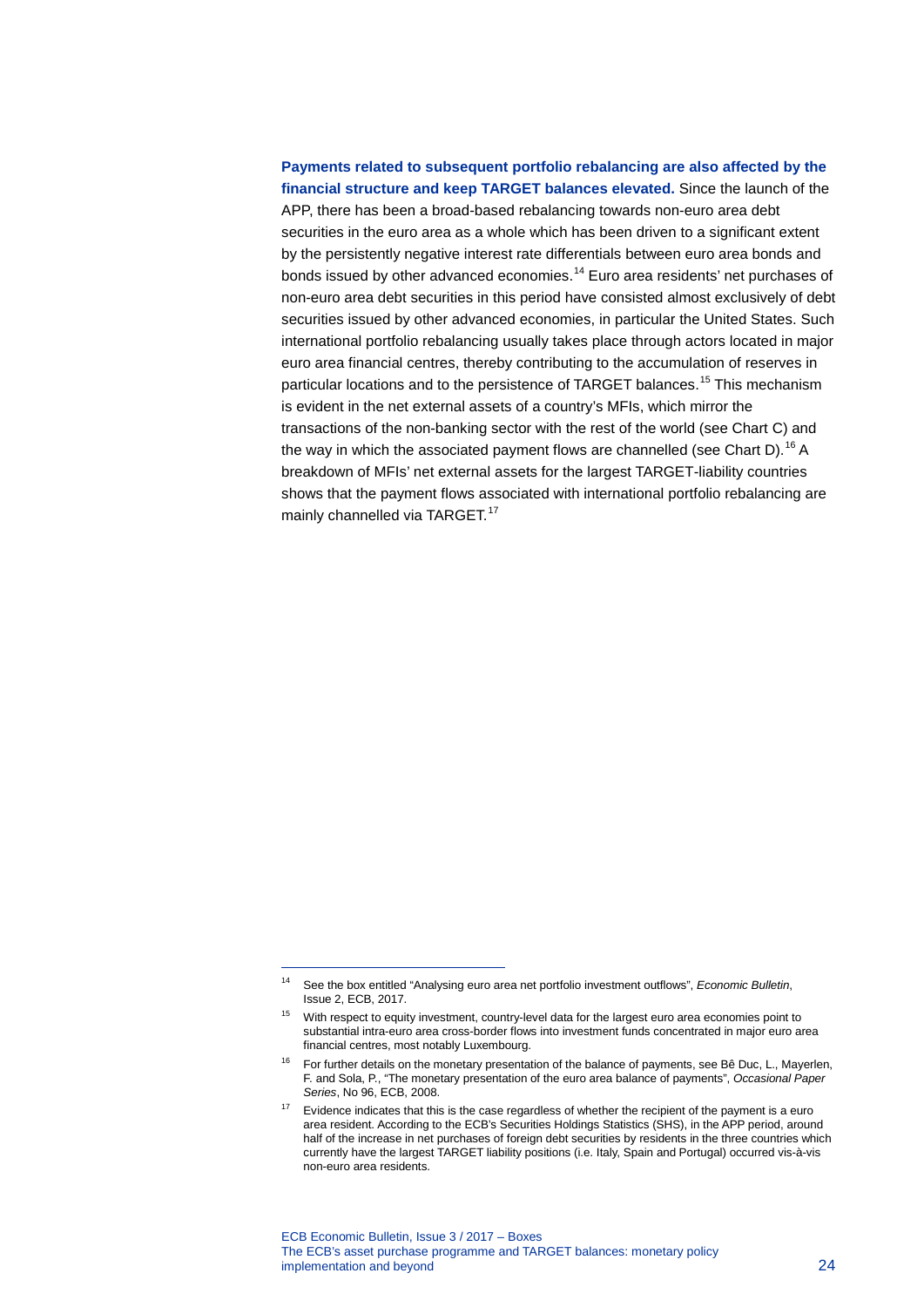### **Chart C**

Monetary presentation of the balance of payments for the countries with the largest TARGET liabilities



Source: ECB staff calculations.

Notes: Aggregate of the three countries with the largest TARGET liabilities: Italy, Spain and Portugal. Country-level MFIs' net external assets consist of MFIs' positions vis-à-vis non-euro area residents, and those vis-à-vis residents in other euro area countries (the latter include inter-NCB positions, mainly reflecting TARGET balances). TARGET flows reflect the 12-month difference in a country's TARGET liabilities. Sectoral balance-ofpayments data are interpolated from quarterly data. The latest data are for December 2016.

-

### **Chart D**

MFIs' net external assets in the countries with the largest TARGET liabilities – breakdown by intermediation channel



#### Source: ECB staff calculations.

Notes: Aggregate of the three countries with the largest TARGET liabilities: Italy, Spain and Portugal. Country-level MFIs' net external assets consist of MFIs' positions vis-à-vis non-euro area residents, and those vis-à-vis residents in other euro area countries (the latter include inter-NCB positions, mainly reflecting TARGET balances). TARGET flows reflect the 12-month difference in a country's TARGET liabilities. Sectoral balance-ofpayments data are interpolated from quarterly data. The latest data are for December 2016.

**Since the launch of the PSPP, developments in the balance of payments of the euro area countries with the largest TARGET claims and those with the largest TARGET liabilities have differed markedly from the developments observed during the sovereign debt crisis and have followed broadly similar patterns in both groups.** In the period from mid-2011 to mid-2012, TARGET-liability countries experienced a sudden stop in foreign inflows to domestic MFIs and bond markets (see Chart Ea). At the same time, domestic residents reduced their holdings of foreign securities to repatriate liquidity, while domestic MFIs shifted funds into foreign deposits. Moreover, TARGET-liability countries were running a combined current account deficit. Correspondingly, TARGET-claim countries received foreign inflows to domestic MFIs and securities, while recording a surplus in the current account. Since the start of the PSPP, foreign investors have reduced their exposure to debt securities in TARGET-liability countries, albeit on a markedly smaller scale than during the sovereign debt crisis, and in a similar fashion as in TARGET-claim countries (see Chart Eb). Moreover, residents from both country groups have rebalanced towards foreign debt and equity securities, while recording inflows into domestic equities.<sup>[18](#page-4-0)</sup> Following the external adjustment process in TARGET-liability countries over recent years, the current account has registered a surplus since the start of the PSPP, as has continued to be the case in TARGET-claim countries.

<span id="page-4-0"></span><sup>&</sup>lt;sup>18</sup> Cross-border banking flows have been relatively subdued since the launch of the APP, with MFIs in both country groups slightly reducing their foreign assets in terms of loans and deposits. In TARGET liability countries, MFIs recorded a reduction in cross-border banking liabilities, while these increased somewhat in TARGET claim countries.